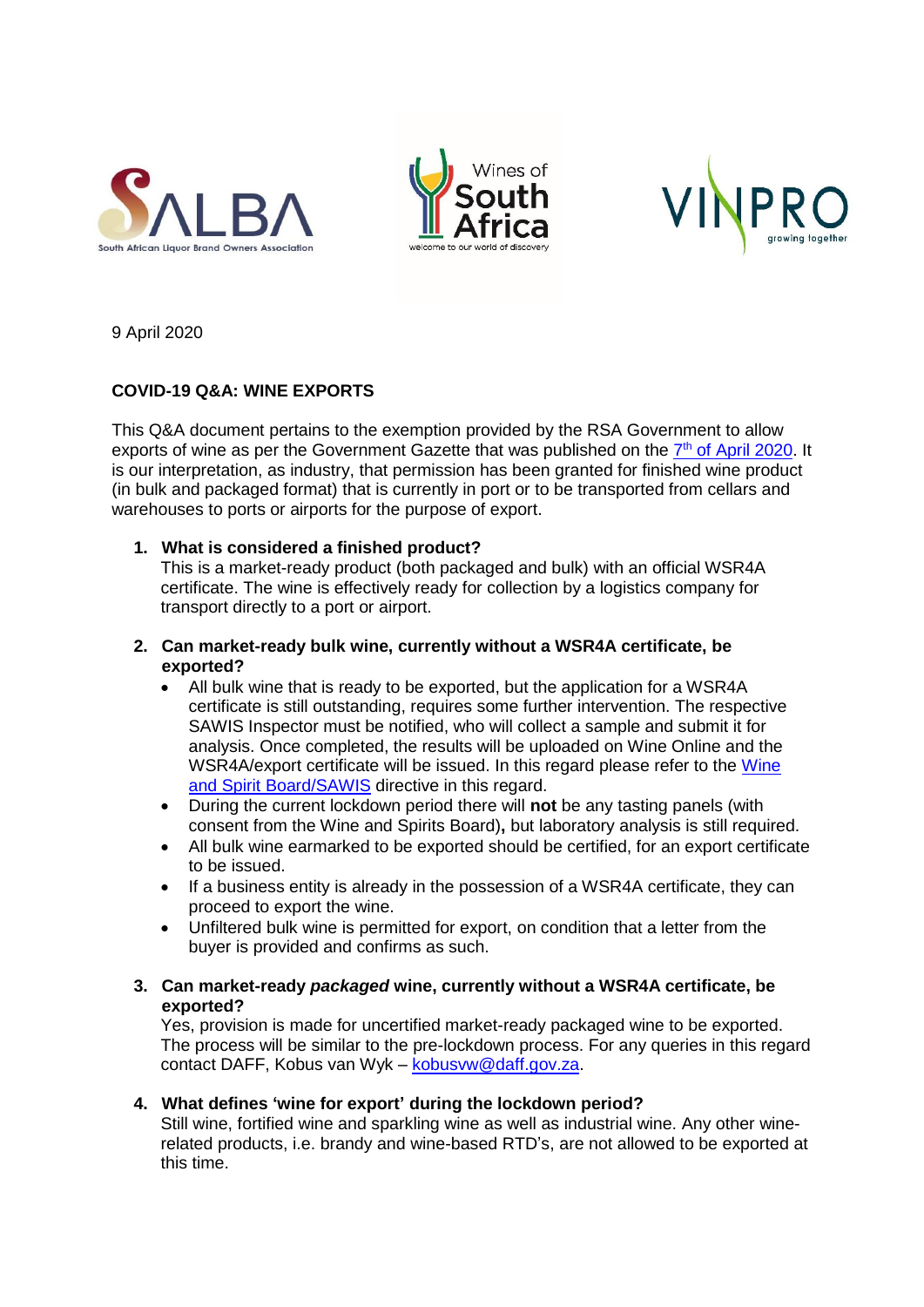**5. Is bottling and any other related services (i.e. labelling and packaging) allowed during lockdown?** 

No, only the essential services as previously published in the Government Gazette(s) is allowed during lockdown.

**6. Can dry goods service providers continue to print labels, provide bottles and/or capsules, corks, etc.?**

No, as per the previous answer. It is not classified as an essential product or service.

- **7. Can any imports, i.e. chemicals, dry goods, wine barrels and bottles, be offloaded and collected from the harbour or airport?**  Yes, this can be done, provided that it falls under the list of 'essential goods' as highlighted previously in the Government Gazettes, and transported to a destination where it must be stored. TPT (Transnet Port Terminals) is, on a continuous basis, striving to operate at  $a \pm 60\%$  of normal capacity, but given resource constraints congestions and blockages might slow down activities. **[Read more](https://www.wineland.co.za/wp-content/uploads/2020/04/Question-7-Context.pdf)**
- **8. Can wine samples be transported from a winery to a laboratory?**
	- **Local** (as part of harvest and storage/production activity) Yes. Please follow the instructions on the [DHL-link,](https://www.wineland.co.za/wp-content/uploads/2020/04/DHL.zip) as well as [Vinlab](https://www.wineland.co.za/vinlab-updated-trading-hours-during-lockdown/) and [Wynland](https://k14581035.wixsite.com/wynland-analytical) links. Please provide the driver with 1) Copy of the [Gazette](https://www.wineland.co.za/wp-content/uploads/2020/04/Disaster-Management-Act-57-2002-Measures-to-prevent-and-combat-the-Spread-of-COVID-19-sea-ports-7-April-2020.pdf) published; 2) [Maritime](https://www.wineland.co.za/wp-content/uploads/2020/04/SAMSA-3.6-South-African-Ports-Open-for-Cargo-Operations.pdf) letter; 3) Driver's ID; 4) [Permit](https://www.wineland.co.za/wp-content/uploads/2020/04/Agri-SA-Agri-WK-Vinpro-lockdown-employment-letter.docx) for each individual in the vehicle.
	- **International** (samples or wine exports) Yes. Transportation of samples (eg. DHL), is allowed and considered "transportation of wine". Follow the DHL-link. Exporters can apply via the Wine Online system for the electronic export certificate.
- **9. How will the DAFF control samples be dealt with during the lockdown?** As is currently the case, please draw the control samples and deliver it to the Wynland laboratory.

#### **10. How do I go about obtaining an export certificate?**

The DAFF office is geared to continue with remote issuing of all export documentation. Electronic certification has been implemented on Wine Online as an urgent measure to ensure that export clearance can still continue. All clearance documentation, e.g. VI1 documentation, analyses certificates, health certificates, etc. will be issued electronically until the DAFF offices reopen.

#### **11. Transportation of finished/market-ready bulk and packaged products for export:**

- **Is any wine transport across our country borders (eg. Botswana/Namibia) by road or rail permitted?**
- It is our interpretation of the regulations that no road or rail freight is allowed during lockdown.
- **Is transportation from one warehouse to another warehouse, within SA, permitted?**
- It is our interpretation that only co-loads are allowed to be transported between warehouses and from there to sea ports and/or airports.
- **Is movement of wine from one cellar to the next cellar allowed?**
- It is our interpretation that only co-loads are allowed to be transported between warehouses and from there to sea ports and/or airports.
- **Is transport of finished goods to the rest of Africa by road or rail allowed?**
- No, it is our interpretation that the Gazette only makes provision for sea ports and/or by air.